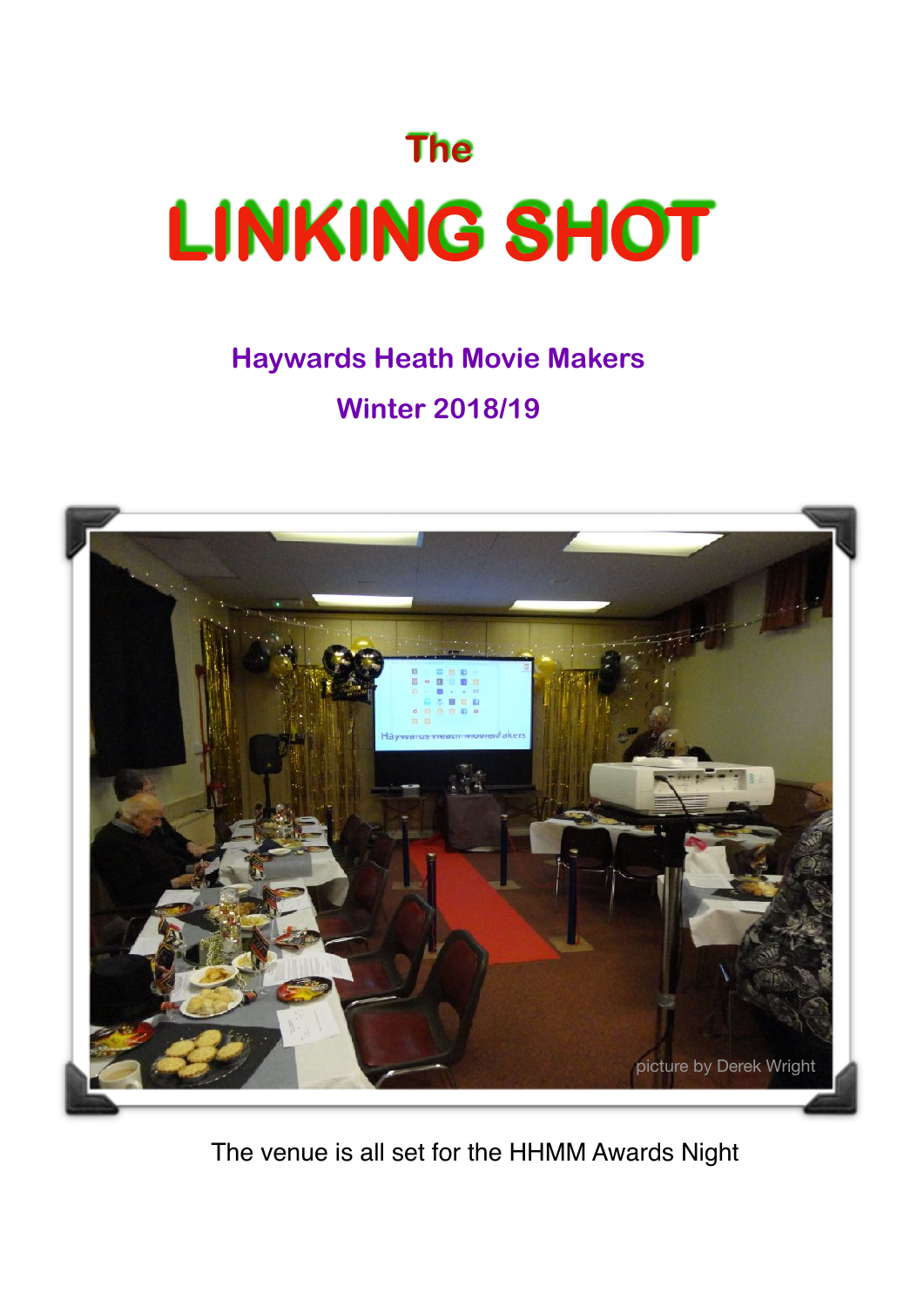### From your Chairman - David's Deliberations

I read an article recently in the SERIAC newsletter from Clive Hand from Chichester on the storage of digital video files, which set me thinking. When I started making moving images, the medium was Standard 8 and later Super 8. Due to it being a "physical" medium, I still have them stored away either as edited finished films or as un-edited reels. The only pieces to be discarded were the obviously bad shots for various reasons. What I am left with is a load of "camera original" material by the very nature of the medium.

When I moved to video, I started with full size VHS, then VHS-C, S-VHS-C ending up with mini DV. In a sense I still had some "physical" media albeit only readable via a device, but each cassette was still a "camera original". Consequently I have a vast number of cassettes which are still viable!

However, moving on to "pure" digital where there is no tangible medium other than perhaps a flash memory card, despite its obvious advantages of reusability, poses the question  $-$  how much to store and where to store it?

When we made films on film, we were conscious of cost and kept the number of "takes" to a minimum. Nowadays we can have as many takes as we like! Consequently we end up with hundreds of digital files on either the internal memory of the camera or on a flash card.

On my editing computer I have a dedicated hard drive for video clips. At the end of a shoot I create a new folder and download all the clips to it. I then make a list of the clip numbers and where they fit in the script. I then review each clip and decide which "take" to use in the final edit. Do you then delete the duff ones after the edit is finished I hear you ask? No personally I still tend to keep everything. You can accuse me of being a Magpie if you like, but duff clips can be useful for out take compilations, or even used for other programmes etc. 

Echoing Clive's article, I then copy my folder to another internal hard drive and sometimes to an external hard drive as well depending on the importance of the original material.

That's all for now.

See you at our next meeting.

### David Fenn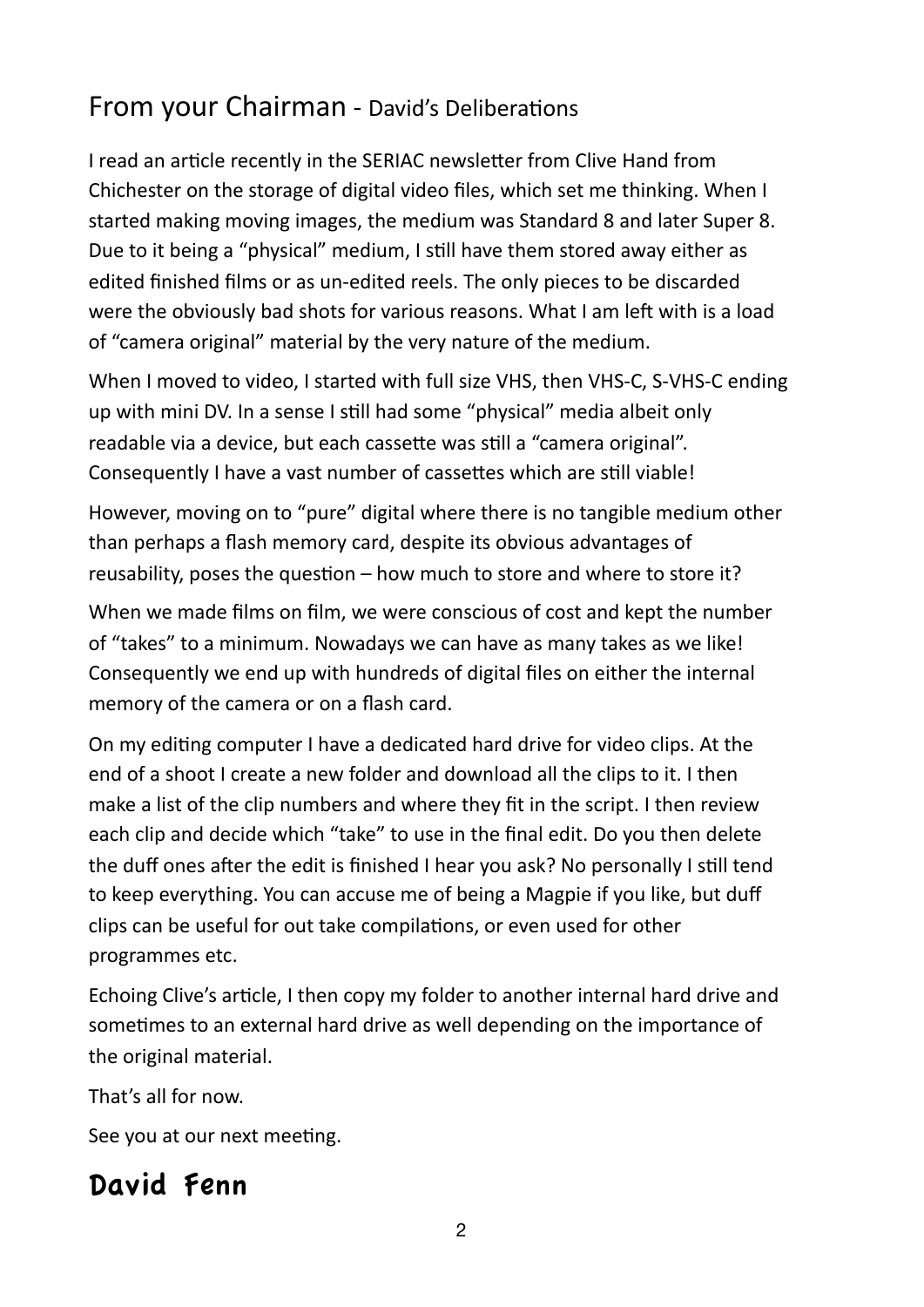## **Our Oscars Night**

We have never done our awards like this before. In the last couple of years, at least, the awards for the various winners of competitions throughout the year have been presented as a small part of the pre-Christmas get together.

This year it was decided to replace the pre-Christmas get together with a members and spouses lunch at the end of January. This left a bit of a vacuum over what to do on the last gathering before Christmas. Raymond said he would like to run an evening dedicated to the presentation of the awards. He clearly had a vision of how it would go.



We all received exotic invitation cards several weeks before the event. These were allgold on the back with black and white on gold to the front. I don't think anybody else spotted the post code typo as we all turned up at the usual venue RH16 3DN.

As you can see from the cover picture, taken as I arrived before the audience cluttered the view, the hall was brilliantly attired. This was designed and put together by Ray's daughter Sam. Raymond had only asked Sam for a few decorating ideas but she said she would do the whole thing. I hope he has booked her for next year. Well done Sam!

Another innovation for this year was to show a compilation of clips from the entries to each class just before the presentation of the awards. These reminders proved a very welcome addition. The first presentation for the Alan Early cup was slightly different to the others. Due to a mishap in October of not having one of the discs in the right place at the right time, the two entries could not be judged then. So these were shown at the beginning of the evening. We then filled in our voting forms and had a nibble, sip and chat while the votes were counted.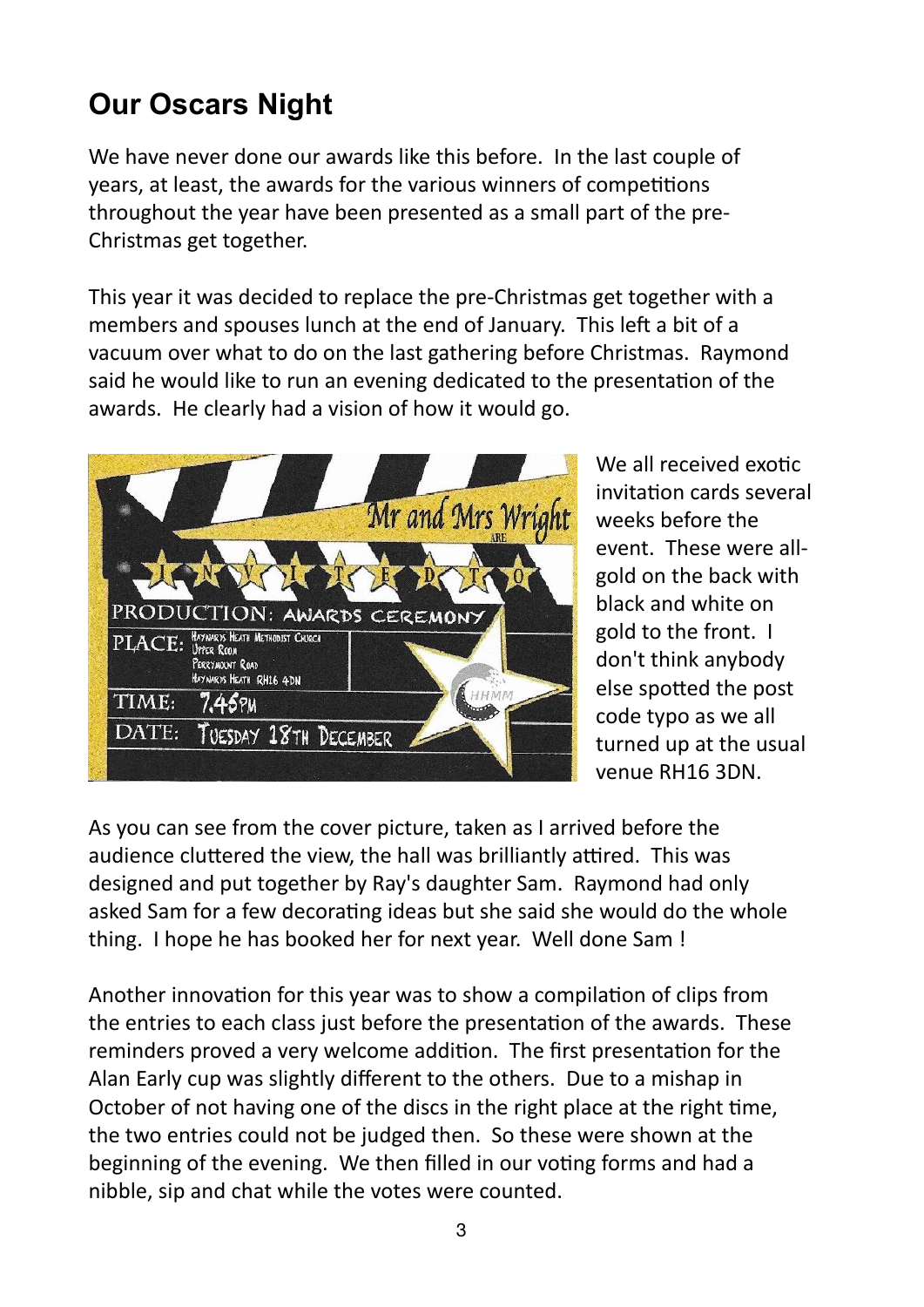

The Alan Early Cup is awarded to the best film under 5 minutes duration on a theme that is decided earlier in the year. This year the theme was "The<br>Letter". The decision is based on The decision is based on secret voting by the audience at the competition night, although this year a missing disc resulted in the showing being deferred to beginning of the actual awards evening.

The winner of the Alan Early Cup was Raymond Young (left) for his charming animation entitled "The Letter"

Presented by our chairman David Fenn (right).



Above, the Unis or Belgian Trophy is awarded to the best film under 60 seconds in length. This year the winner was David Fenn, on the right. for his film entitled "The Invention". Presented by our President Roy Langley.

Below, both David and Roy have just presented the Novice Cup to Graham Quantrill on the left for his film "Transport in Venice".

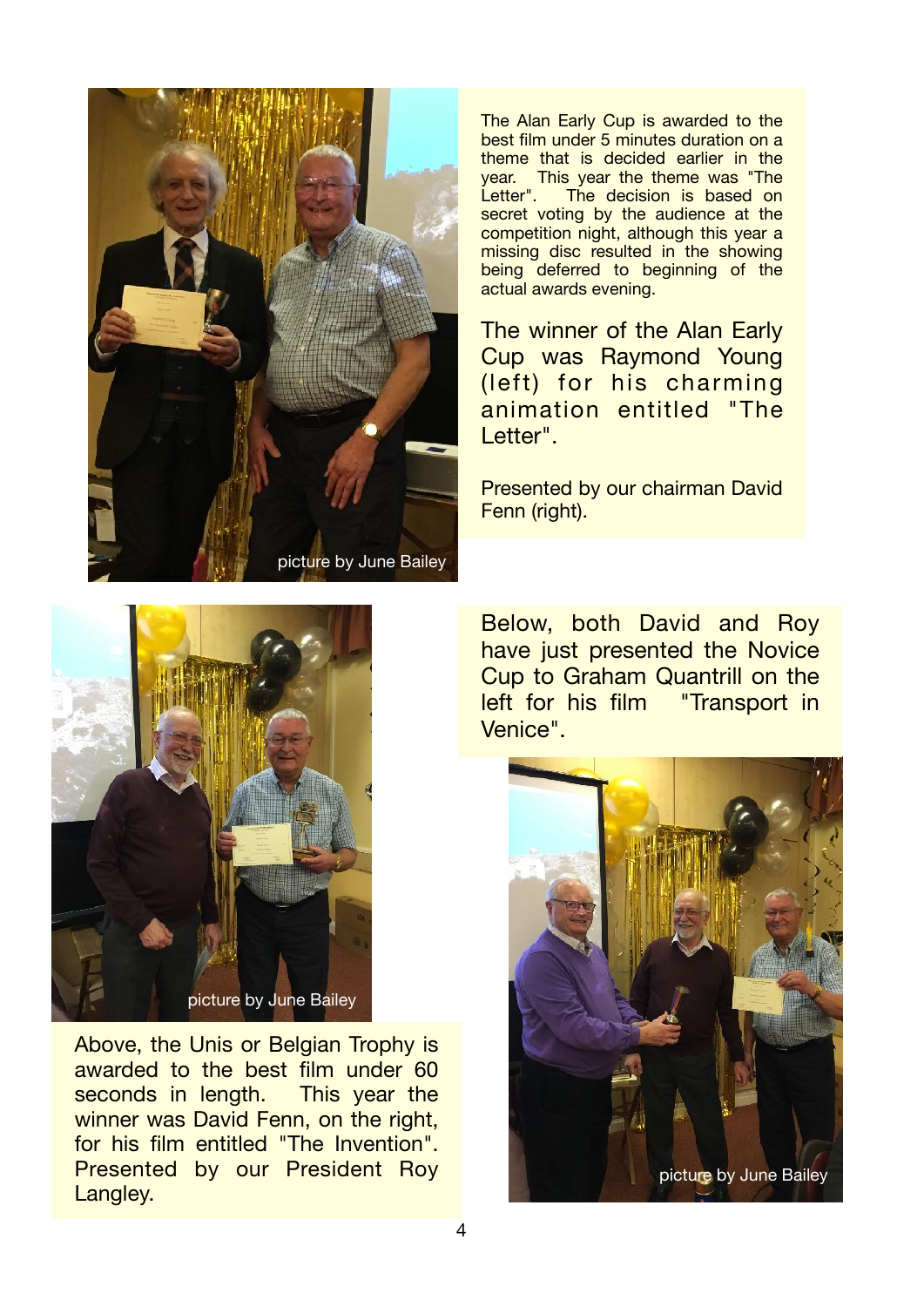# Holiday Films



The Horton Cup for the best Holiday film was won by Rod Willerton for his film "Two Italian Gardens". Rod is seen here receiving the trophy from Roy and David.

Runner up in this class was Barry Mack with "Safari South Africa"

Third place went to David Fenn for "So You Want To Get Away"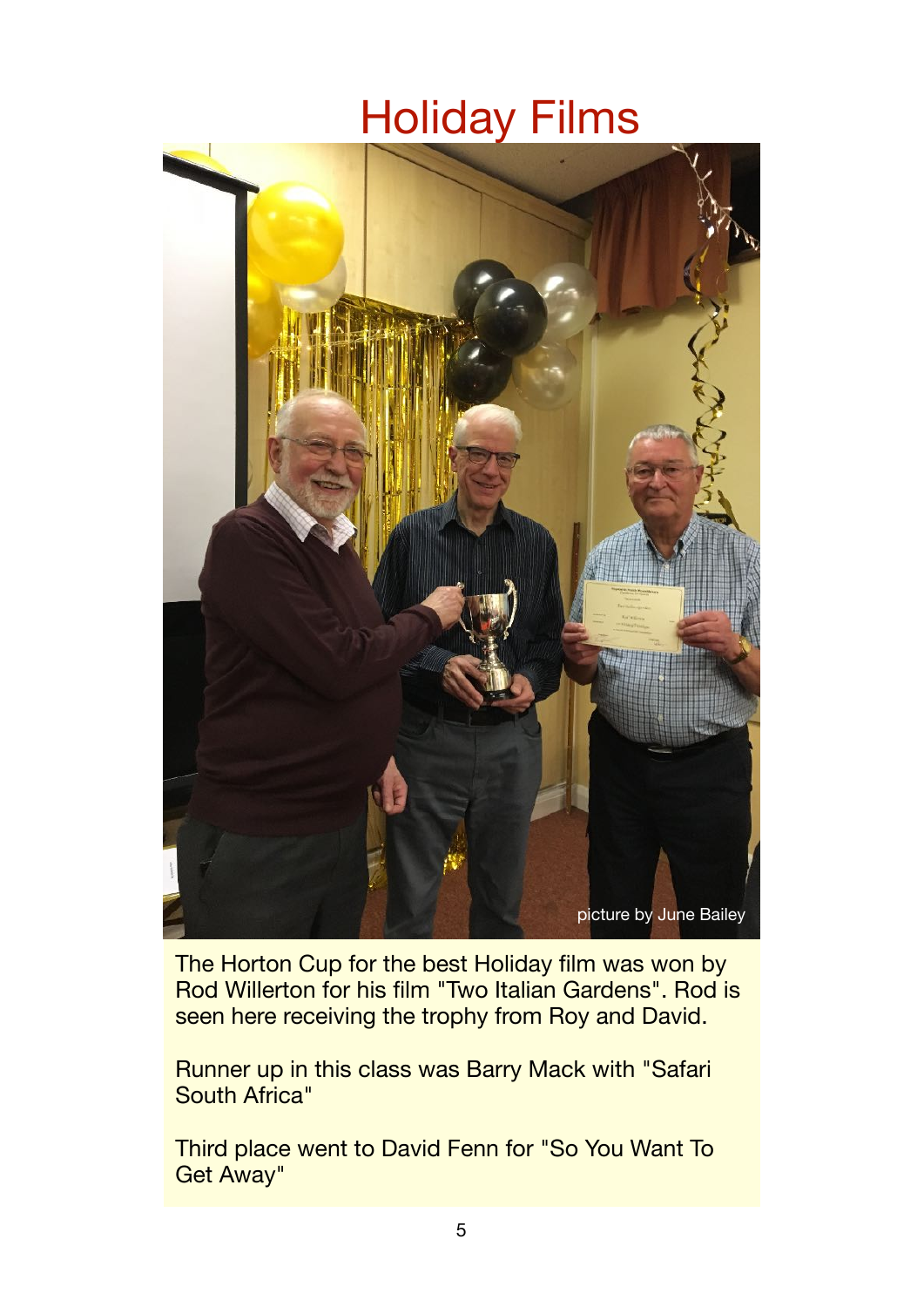## Non - Fiction



Rod Willerton won the **Verita Cup** for "Victorian Warrior" as the best non-fiction film.

The runner up was "The Graveyard" by Ken Finch.

Third place went to David Fenn for "Jason's House"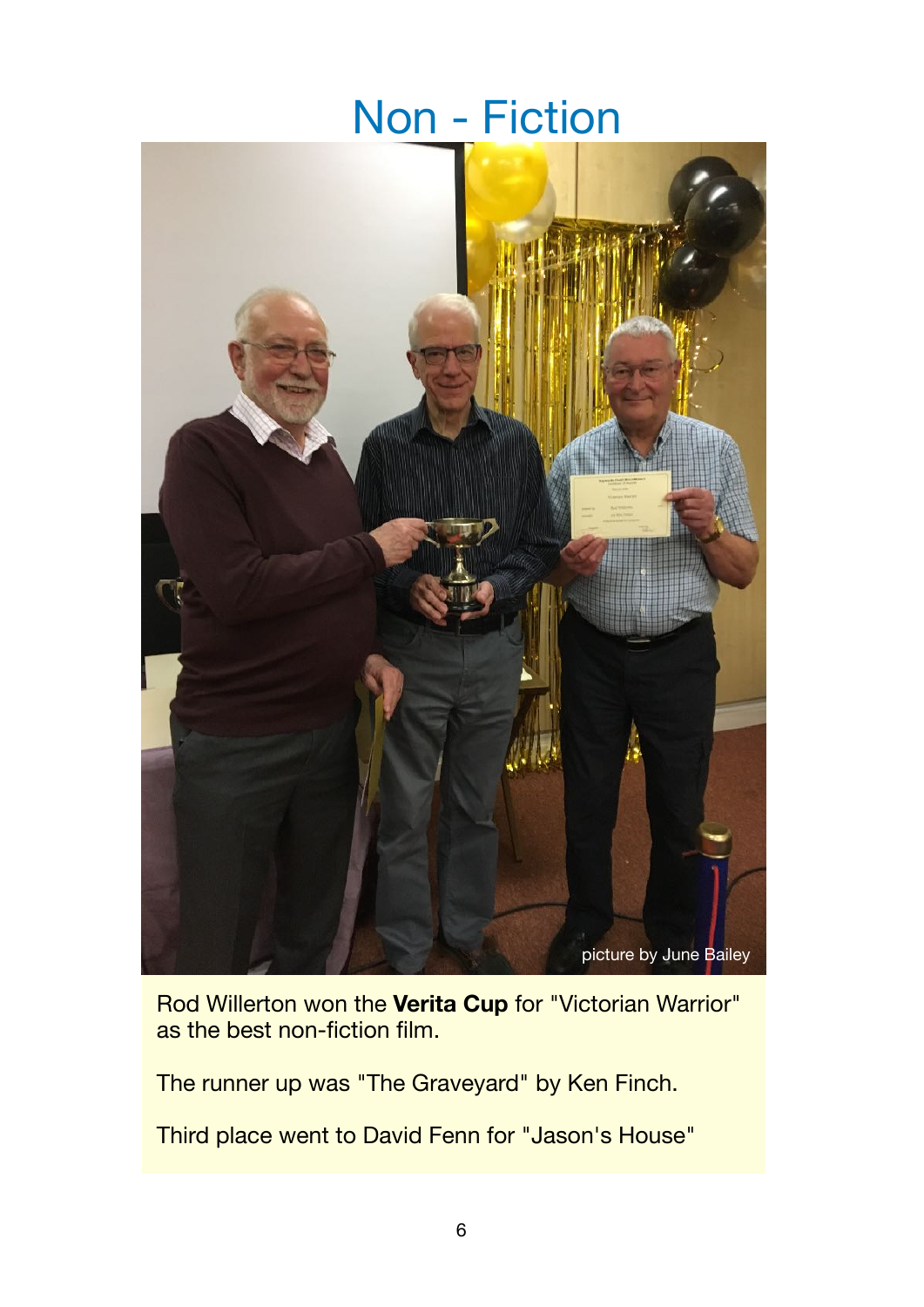The **Sonus Cup** for the best sound was awarded to Ken Finch for his film "The Graveyard".

We don't have a picture of Ken because he was not present to collect his award.

But we do have another picture of Rod, this time collecting the **Editing Trophy** for his film "Portsmouth" Historic Dockyard".



The **Fabula Cup** for best fiction film was not awarded this year. With only a single entry, it was decided not to put this forward to the judging panel.



picture by June Bailey

And finally, Raymond is back again, this time collecting the **President's Cup** for his film "Yellow Submarine", an animation to the sound track of the well known Beatles song.

And thank you Raymond for both organising and being Master of Ceremonies for the evening.